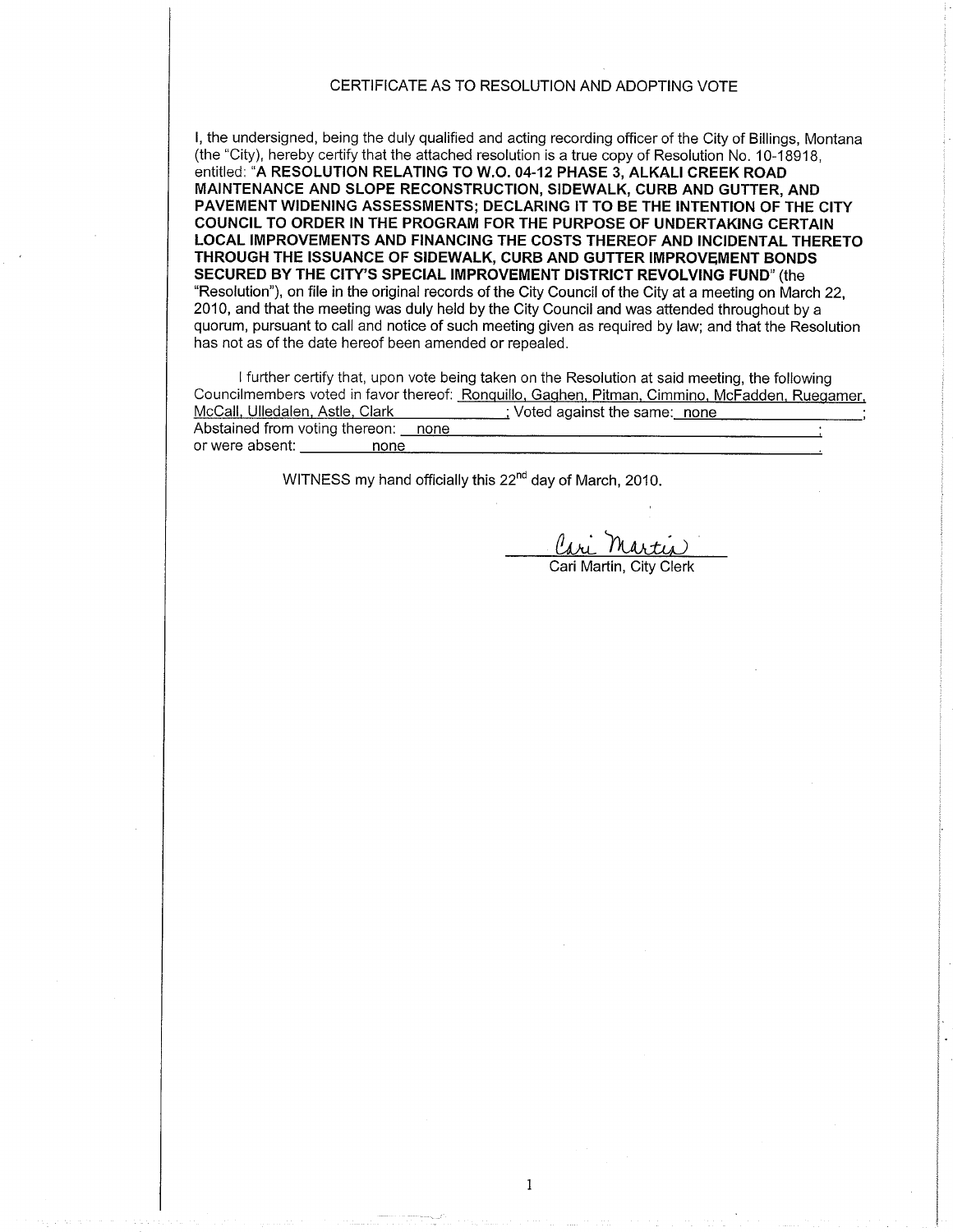## RESOLUTION NO. 10-18918

A RESOLUTION RELATING TO W.O. 04-12 PHASE 3, ALKALI CREEK ROAD MAINTENANCE AND SLOPE RECONSTRUCTION, SIDEWALK, CURB AND GUTTER, AND PAVEMENT WIDENING ASSESSMENTS; DECLARING IT TO BE THE INTENTION OF THE CITY COUNCIL TO ORDER IN THE PROGRAM FOR THE PURPOSE OF UNDERTAKING CERTAIN LOCAL IMPROVEMENTS AND FINANCING THE COSTS THEREOF AND INCIDENTAL THERETO THROUGH THE ISSUANCE OF SIDEWALK, CURB AND GUTTER IMPROVEMENT BONDS SECURED BY THE CITY'S SPECIAL IMPROVEMENT DISTRICT REVOLVING FUND

WHEREAS, the city is granted the power pursuant to M.C.A. 7-14-4109 to order certain improvements without creation of a special improvement district and certain sections of curb and gutter, sidewalks, drive approaches, alley approaches and/or appurtenant features have deteriorated, settled and cracked, or none exist, or some of the foregoing do not exist; and

WHEREAS, the safety and convenience of the public require installation, construction, reconstruction, repair or replacement of curbs and gutters, sidewalks, drive approaches, alley approaches, and/or appurtenant features or combinations thereof; and

WHEREAS, said improvements should be ordered as provided by law.

NOW, THEREFORE, BE IT RESOLVED BY THE CITY COUNCIL OF THE CITY OF BILLINGS, MONTANA, AS FOLLOWS:

- 1. INTENTION TO ORDER IN. It is the intention of the Council to order the installation, construction, reconstruction, or replacements of certain curbs, gutters, sidewalks, drive approaches, alley approaches and appurtenant improvements in ceftain locations, which improvements and locations are more fully described in Exhibits "4" and "8" attached hereto.
- 2. AFFECTED PROPERTIES. All properties, which will be required to pay any portion of the costs of the improvements identified herein, are listed and the owners of those properties are identified on Exhibit "8" attached hereto.
- 3. ESTIMATED COSTS. The estimated assessed costs of the proposed improvements, including construction costs, incidental expenses, engineering fees, legal fees, administrative fees and bond issuance costs, but exclusive of interest charges, will be \$115,000.00, as described below:

| Construction Costs (w/contingencies)        |              |
|---------------------------------------------|--------------|
| Plus Design and Construction Administration | \$95,745.23  |
| Engineering & Finance (6.0%)                | 6,900.00     |
| Bond Revolving Fund (5%)                    | 5,750.00     |
| Bond Discount and Legal Costs (5.0%)        | \$5,750.00   |
| <b>Bank Fees</b>                            | 1,000.00     |
| Roundoff                                    | (145.23)     |
| TOTAL ASSESSED COSTS                        | \$115,000.00 |

Estimated unit costs for construction only, not including engineering, legal, administrative and bond costs as follows:

| Construction Items:                 | Unit Price: |
|-------------------------------------|-------------|
| New Curb and Gutter                 | \$16.00/LF  |
| New Ribbon Curb                     | \$14.00/LF  |
| New Shared Use Path                 | \$ 2.00/SF  |
| Additional Street Widening-Pavement | \$ 5.00/SF  |
| New Drive Approaches                | \$7.00/SF   |
| New ADA Ramps                       | \$6.50/SF   |
| New Detectable Warning Panels       | \$40.00/SF  |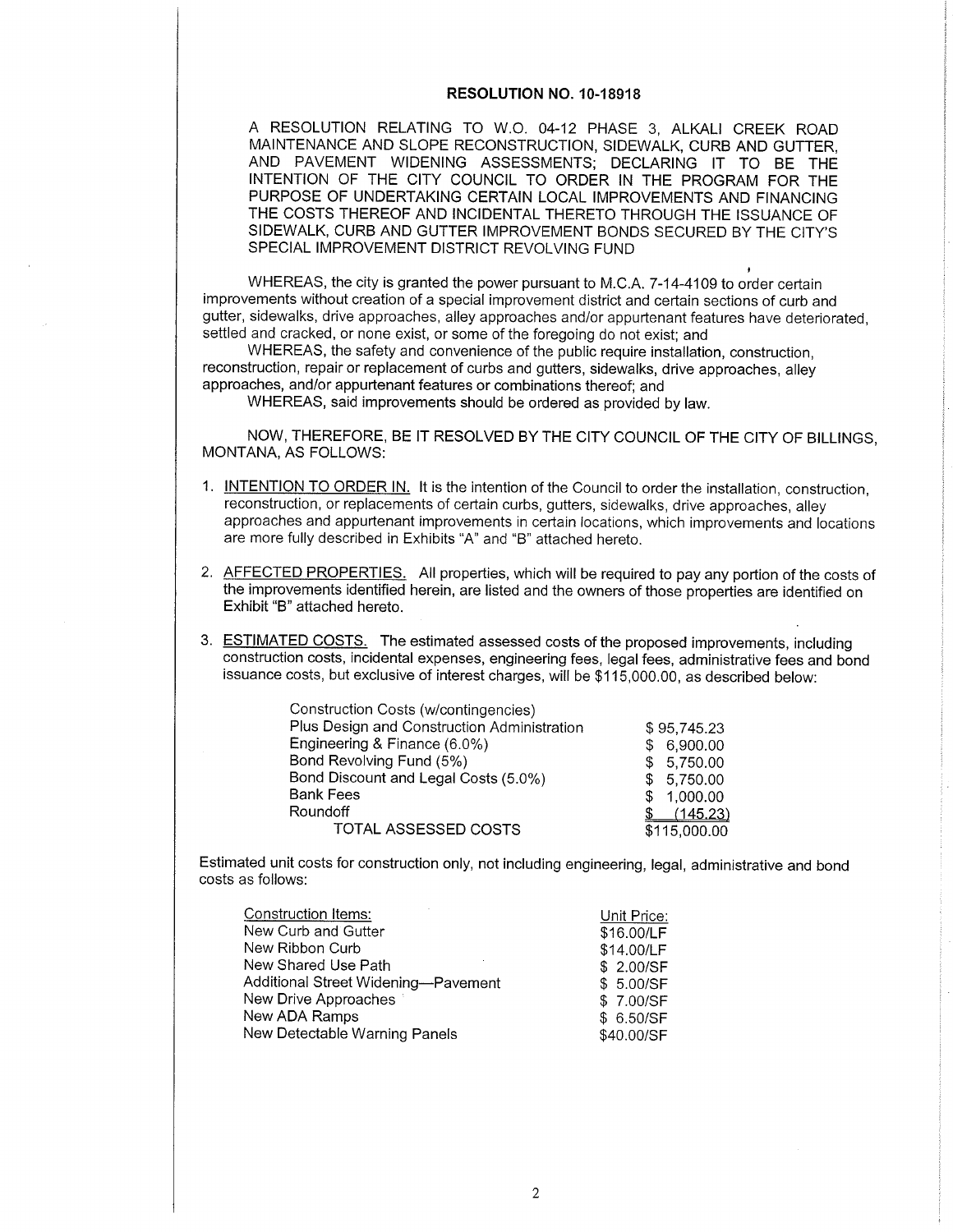The actual cost to be assessed against any benefited property will be determined by the actual amount of work done adjacent to the propefty.

4. ASSESSMENT OF COSTS. All costs of constructing the curbs, gutters, sidewalks, drive approaches, and pavemeni widening, including engineering, administrative and bond costs, will be assessed against the properties which are adjacent to the improvements installed. As shown on Exhibit "B", assessments will be levied against sixteen (16) separate lots, parcels, or tracts.

The costs for each property will vary depending upon the actual construction that is required adjacent to each property. The average total assessment, including engineering, administrative, and bond costs is estimated to be  $$7,187.48$ , with a high of  $$9,782.33$ , low of  $$6,555.96$ , and a median of \$7.042.40.

- 5. PERIOD OF ASSESSMENT. The assessments for all improvements and costs shall be paid in not more than twelve (12) annual installments, plus interest, provided however, that payment of onehalf of each annual installment, plus interest, may be deferred to May 31 of the year following the assessment.
- 6. PROPERTY OWNER OPTION TO CONSTRUCT IMPROVEMENTS. In the event that the City Council orders in the above-described improvements following the public hearing, then the owners of all propefties to be assessed for the costs of said improvements will be notified of such action in writing. Said owners will have thirty (30) days from the date of said notice in which to install the required improvements at their own expense. In the event the owners do not install these improvements, the City will do so and will assess the costs against the benefited propefties as described herein.
- 7. METHOD OF FINANCING: PLEDGE OF REVOLVING FUND: FINDINGS AND DETERMINATIONS. The City will issue Sidewalk, Curb, and Gutter Improvement Bonds in an aggregate principal amouni not to exceed \$1 15,000 in order to finance the costs of the lmprovements. Principal of and interest on the Bonds will be paid from special assessments levied against the property in the Project. This Council fufther finds it is in the public interest, and in the best interest of the City and the Project, to secure payment of principal of and interest on the Bonds by the Revolving Fund and hereby authorizes the City to enter into the undeftakings and agreements authorized in Section 7-12-4225 in respect to the Bonds.

ln determining to authorize such undertakings and agreements, this Council has taken into consideration the following factors:

- (a) Estimated Market Value of Parcels. The estimated total market value of the lots, parcels, or tracts in the Project, as of the date of adoption of this resolution, as estimated by the County Assessor, is \$3,257,876.00. The average market value is \$203,617.25, with a high of \$509,315.00, a low of \$24,972.00, and median value of \$215,292.00. The special assessments to be levied against each lot, parcel, or tract are less than the increase in the estimated market value of the properties as a result of the construction of the improvements.
- (b) Diversitv of Propefiv Ownership. For the 16 total lots, parcels, or tracts in the Project, there are 13 separate owners. Given the diversity of ownership, it is unlikely that financial difficulties would arise that would require a loan to be made from the Revolving Fund.
- (c) Comparison of Special Assessments. Propertv Taxes and Market Value. Currently, no parcels have SID's levied against them.

As noted in Section 4, the estimated average assessment levied by this project will be \$7,187.48. With an average market value of \$203,617.25, and an average yearly principal payment of \$599 (monthly principal of \$49.92), the amount of assessment versus the value of the propedy would appear to be acceptable. As such, no unusual need for loans from the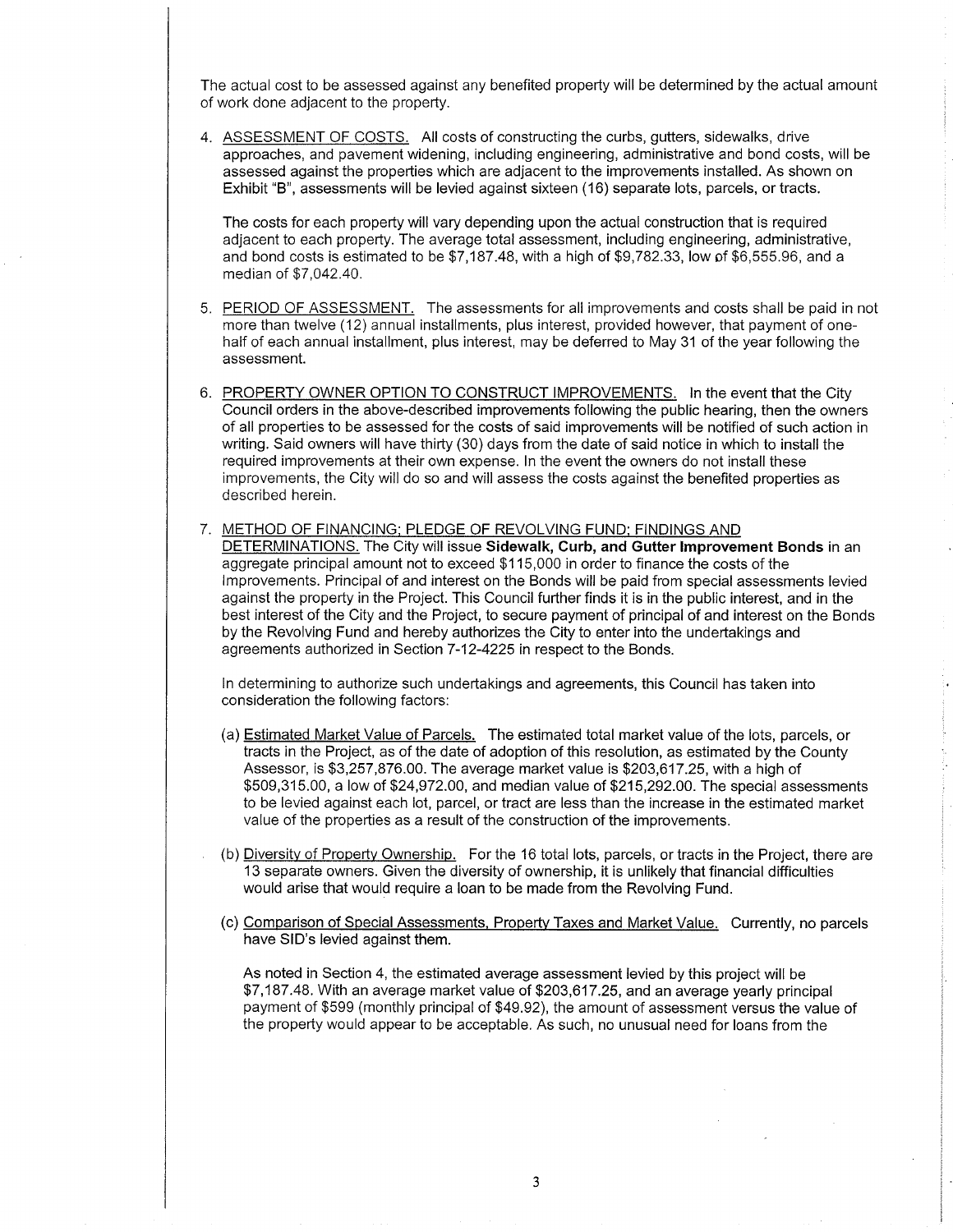Revolving Fund would be expected. Further information comparing the total cost (estimate) to the market value for each parcel is listed in Exhibit "8".

(d) Delinquencies. For tax years 2004-2009, no parcels were delinquent. This represents a 100% collection rate within the project area. This rate is above the average city collection rate of 95%.

Therefore, given the delinquency history of this Project area, no unusual need for loans from the Revolving Fund would be expected.

(e) The Public Benefit of the lmprovements. The subject sections of City streets are identified as being on an arterial street. The main purposes of these improvements is to provide a safe, accessible walking surface and area for pedestrians walking along the arterial street and to reduce future erosion of the slopes and road base. Under current City policy, 100% of the costs of the new sidewalk construction costs, new curb and gutter, street widening and drive approach construction costs shall be borne by the adjoining property owners. City funding sources will fund the slope stabilization and reconstruction and street maintenance repair costs. The funding sources for the City contribution to this project include arterial fees, storm drain funds, and funds from the American Recovery & Reinvestment Act (ARRA).

#### 8. <u>REIMBURSEMENT EXPENDITURES</u>

- (a) Requlations. The United States Department of Treasury has promulgated final regulations governing the use of proceeds of tax-exempt bonds, all or a portion of which are to be used to reimburse the City for project expenditures paid by the City prior to the date of issuance of such bonds. Those regulations (Treasury Regulations, Section 1.150-2) (the "Regulations") require that the City adopt a statement of official intent to reimburse an original expenditure not later than 60 days after payment of the original expenditure. The Regulations also generally require that the bonds be issued and the reimbursement allocation made from the proceeds of the bonds within 18 months (or three years, if the reimbursement bond issue qualifies for the "small issuer" exception from the arbitrage rebate requirement) after the later of (i) the date the expenditure is paid or (ii) the date the project is placed in service or abandoned, but (unless the issue qualifies for the "small issuer" exception from the arbitrage rebate requirement) in no event more than three years after the date the expenditure is paid. The Regulations generally permit reimbursement of capital expenditures and costs of issuance of the bonds.
- (b) Prior Expenditures. Other than (i) expenditures to be paid or reimbursed from sources other than the Bonds, (ii) expenditures permitted to be reimbursed under the transitional provision contained in Section 1.150-2(j)(2) of the Regulations, (iii) expenditures constituting preliminary expenditures within the meaning of Section 1.150-2(f)(2) of the Regulations, or (iv) expenditures in a "de minimus" amount (as defined in Section 1.150-  $2(f)(1)$  of the Regulations), no expenditures for the Improvements have been paid by the City before the date 60 days before the date of adoption of this resolution.
- (c) Declaration of lntent. The City reasonably expects to reimburse the expenditures made for costs of the lmprovements out of the proceeds of Bonds in an estimated maximum aggregate principal amount of \$115,000 after the date of payment of all or a portion of the costs of the lmprovements. All reimbursed expenditures shall be capital expenditures, a cost of issuance of the Bonds or other expenditures eligible for reimbursement under Section  $1.150-2(d)(3)$  of the Regulations.
- (d) Budqetarv Matters. As of the date hereof, there are no City funds reserved, allocated on a long-term basis or otherwise set aside (or reasonably expected to be reserved, allocated on a long-term basis or otherwise set aside) to provide permanent financing for the expenditures related to the lmprovements, other than pursuant to the issuance of the Bonds. The statement of intent contained in this resolution, therefore, is determined to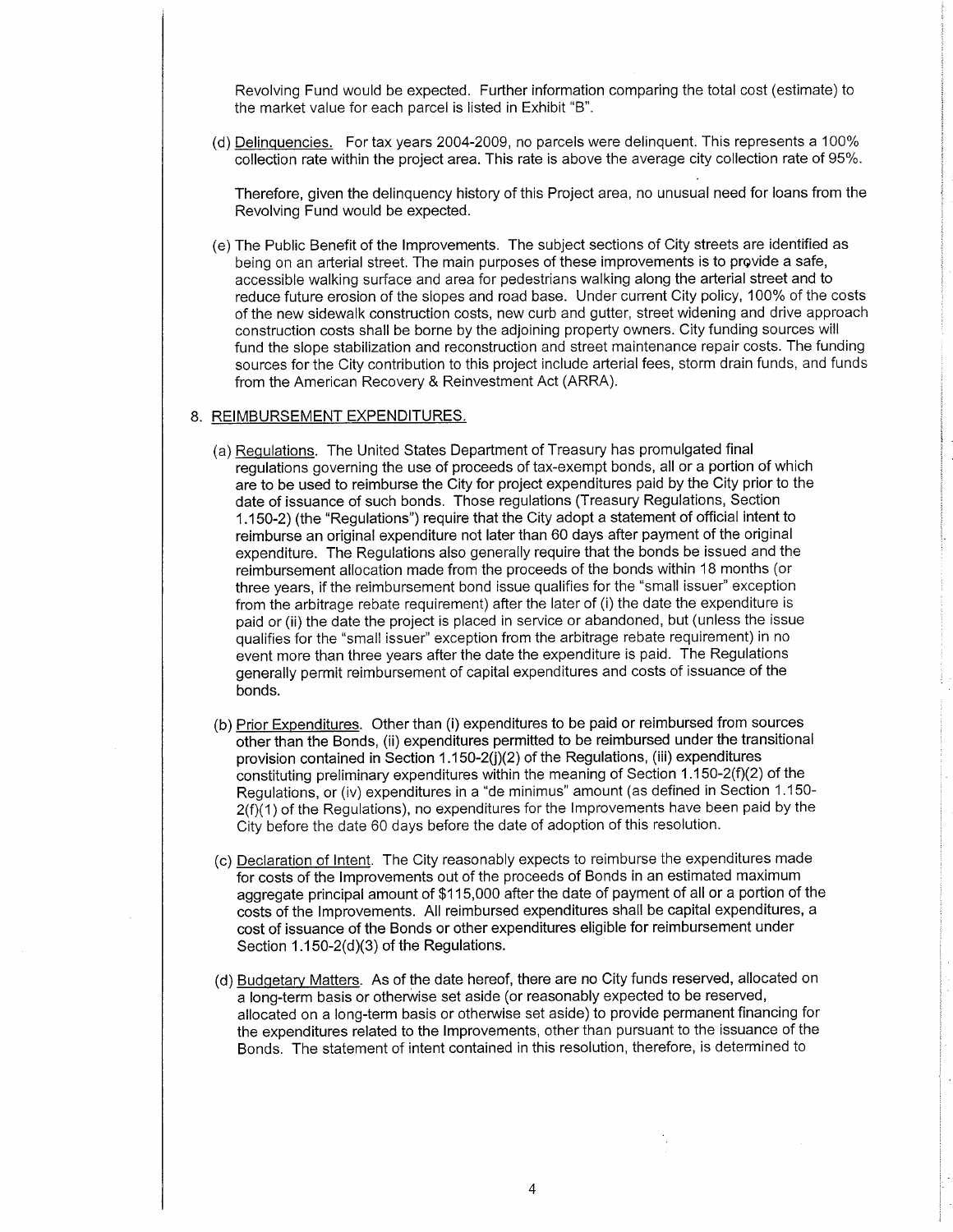be consistent with the City's budgetary and financial circumstances as they exist or are reasonably foreseeable on the date hereof.

- (e) Reimbursement Allocations. The City's financial officer shall be responsible for making the "reimbursement allocations" described in the Regulations, being generally the transfer of the appropriate amount of proceeds of the Bonds to reimburse the source of temporary financing used by the City to make prior payment of the costs of the lmprovements. Each allocation shall be evidence by an entry on the official books and records of the City maintained for the Bonds or the lmprovements and shall specifically identify the actual original expenditure being reimbursed.
- 9. PUBLIC HEARING. On Monday, April 12, at 6:30 p.m., in the Council Chambers located on the Second Floor of City Hall, 210 North 27<sup>th</sup> Street, Billings, MT, the City Council will conduct a public hearing concerning this project and all interested parties will be allowed to testify. The City Council will also consider all written comments submitted to the City Clerk prior to the hearing or submitted to the Council during the hearing.
- 10. NOTICE OF PASSAGE OF RESOLUTION OF INTENTION. The City Clerk is hereby authorized and directed to publish or cause to be published a copy of a Notice of the passage of this Resolution in the BILLINGS TIMES, a newspaper of general circulation in the county on March 25 and April 1,2010, in the form and manner prescribed by law, and to mail or cause to be mailed, a copy of said Notice to every person, firm corporation, or the agent of such person, firm, or corporation having real property within the District listed in his or her name upon the last completed assessment roll for state, county and school district taxes, at his last-known address, on or before the same day such notice is published.

PASSED by the City Council and APPROVED this 22<sup>nd</sup> day of March 2010.

,,,,,,,,, nf Bir **the Company's Company's Service** liseal) **partie 1999**  CITY OF BILLINGS:

BY: *Homas W. Hanel*<br>Thomas W. Hanel, MAYOR

ATTEST:

<u>Cari Marti</u> Cari Martin, CITY CLERK

5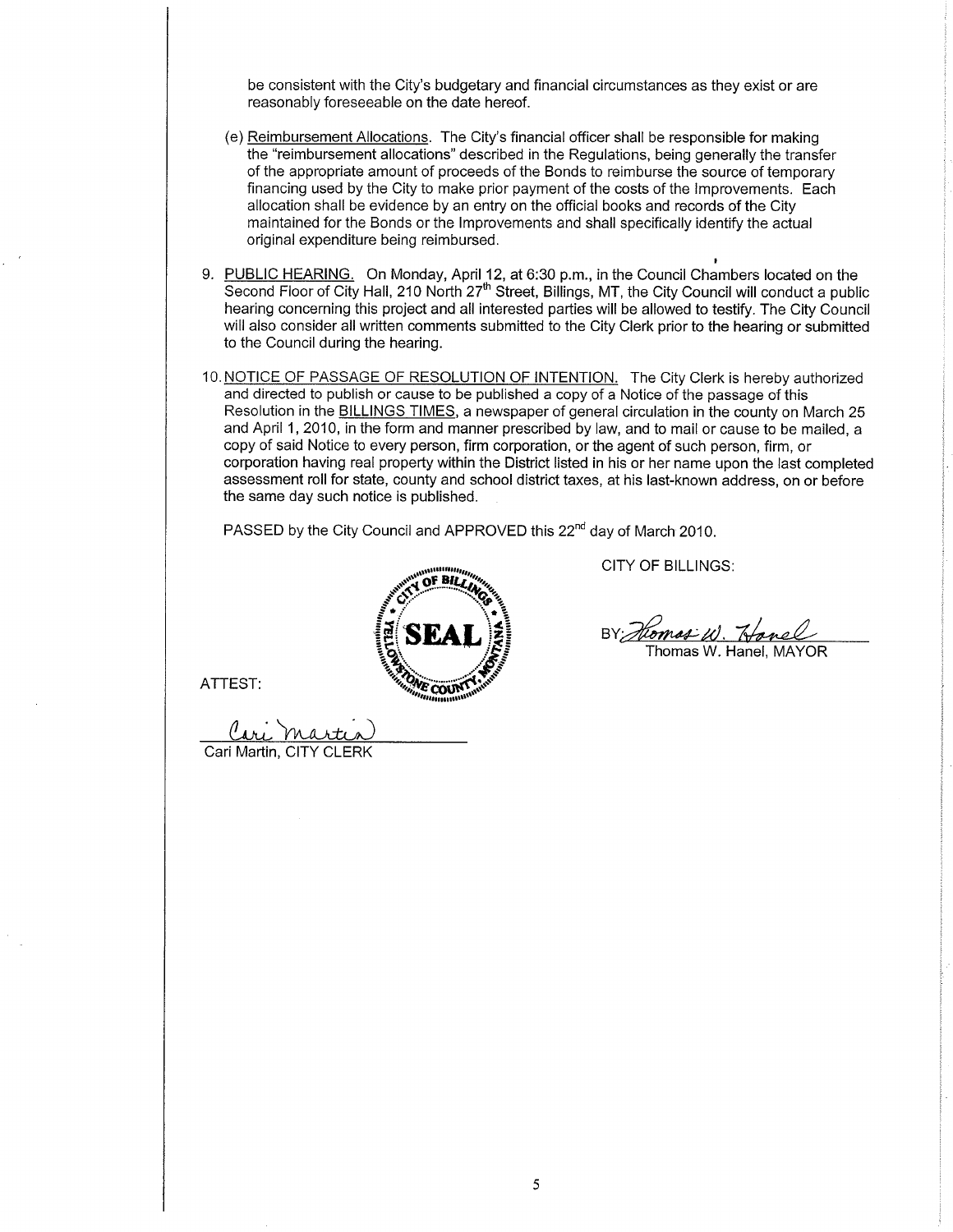## Exhibit "A" Location of Work

# W.O. 04-12 PHASE 3, ALKALI CREEK ROAD MAINTENANCE AND SLOPE RECONSTRUCTION

Construction of street, curb and gutter, mutli-use path along the Alkali Creek Road from Black Pine Street to just west of Aronson Avenue.

### Properties beinq assessed

Curb & Gutter. Drive Aprons and Multi-use path: 215 East Alkali Creek Road \* 227 East Alkali Cr'eek Road \* 235 East **Alkali Creek Road \* Morningside Homes Condo Development** 

> Ĵ.  $\frac{1}{\sqrt{2}}$

Curb & Gutter. and Drive Apron: 204 East Alkali Creek Road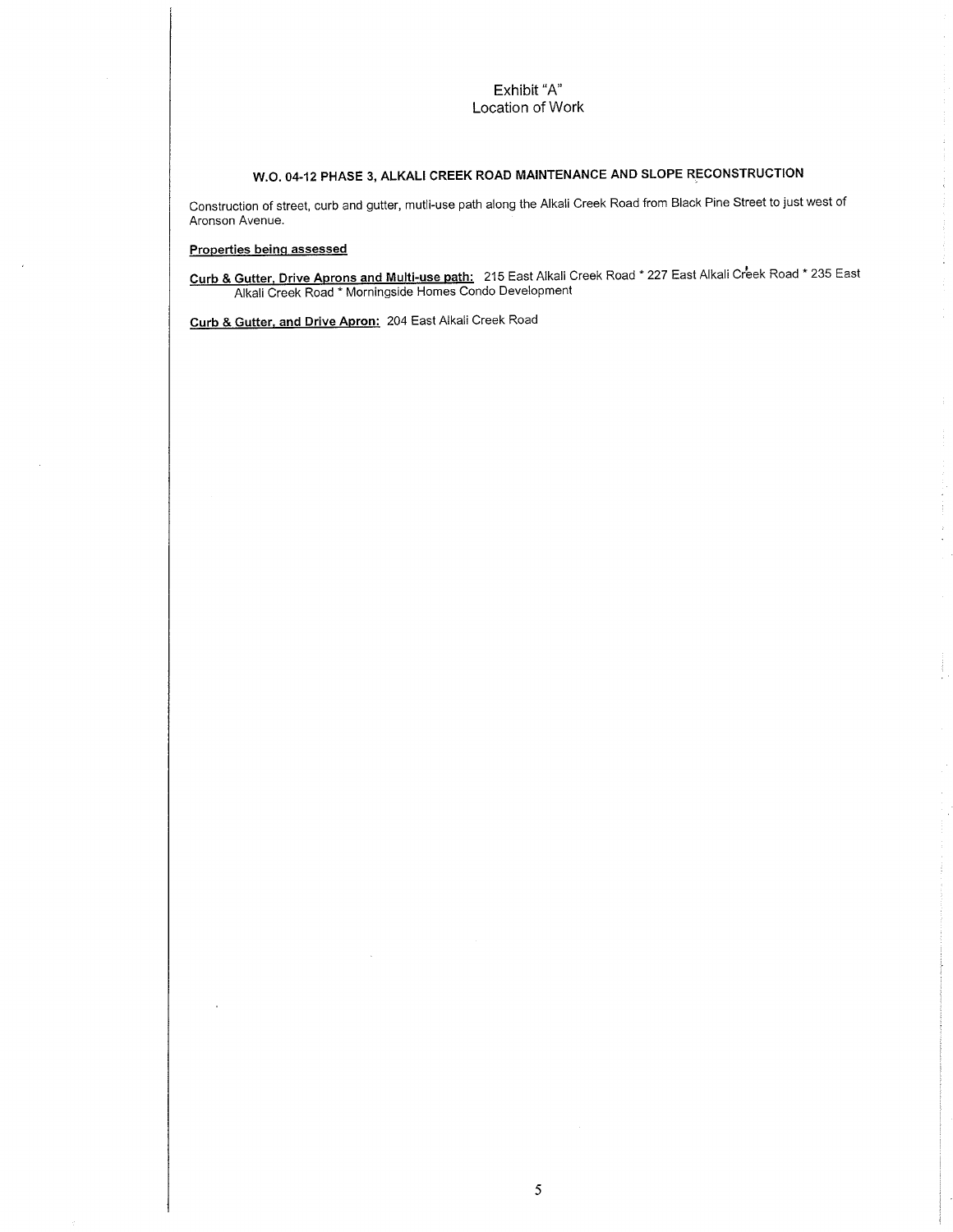| Tax<br>Code | <b>SID</b><br># | SID Pay-<br>off | Delinquent | WO 10-18<br>Assessment |          | SID Pay-off +<br>Delinquent +<br>WO 10-18-<br><b>Assessment</b> |          | ċ.<br><b>Estimated Market</b><br>Value |            |
|-------------|-----------------|-----------------|------------|------------------------|----------|-----------------------------------------------------------------|----------|----------------------------------------|------------|
| A10565A     |                 |                 |            | \$                     | 6,555.96 | \$                                                              | 6,555.96 | \$                                     | 159,060.00 |
| A10567      |                 |                 |            | \$                     | 6.955.07 | \$                                                              | 6,955.07 | \$                                     | 201,564.00 |
| A10567A     |                 |                 |            | \$                     | 7,197.53 | \$                                                              | 7,197.53 | \$                                     | 94,974.00  |
| A13373      |                 |                 |            | \$                     | 9.782.33 | \$                                                              | 9,782.33 | \$                                     | 77,154.00  |
| C12209      |                 |                 |            | \$                     | 7,042.40 | \$                                                              | 7,042.40 | \$                                     | 24,972.00  |
| C12210      |                 |                 |            | \$                     | 7,042.40 | \$                                                              | 7,042.40 | \$                                     | 245,322.00 |
| C12211      |                 |                 |            | \$                     | 7,042.40 | \$                                                              | 7,042.40 | \$                                     | 509,315.00 |
| C12212      |                 |                 |            | \$                     | 7,042.40 | \$                                                              | 7,042.40 | \$                                     | 260,238.00 |
| C12213      |                 |                 |            | \$                     | 7,042.40 | \$                                                              | 7.042.40 | S                                      | 35,330.00  |
| C12214      |                 |                 |            | \$                     | 7,042.40 | \$                                                              | 7,042.40 | \$                                     | 232,320.00 |
| C12215      |                 |                 |            | \$                     | 7,042.40 | \$                                                              | 7,042.40 | \$                                     | 37,900.00  |
| C12216      |                 |                 |            | \$                     | 7,042.40 | \$                                                              | 7,042.40 | \$                                     | 323,796.00 |
| C12217      |                 |                 |            | \$                     | 7,042.40 | \$                                                              | 7,042.40 | \$                                     | 235.092.00 |
| C12219      |                 |                 |            | \$                     | 7,042.40 | \$                                                              | 7,042.40 | \$                                     | 229,020.00 |
| C12220      |                 |                 |            | \$                     | 7,042.40 | Ŝ.                                                              | 7,042.40 | \$                                     | 396,393.00 |
| C12221      |                 |                 |            | \$                     | 7,042.40 | \$                                                              | 7,042.40 | \$                                     | 195,426.00 |
|             |                 |                 | Average    | \$                     | 7,187.48 | \$                                                              | 7,187.48 | \$                                     | 203.617.25 |
|             |                 |                 | Median     | \$                     | 7.042.40 | \$                                                              | 7,042.40 | \$                                     | 215,292.00 |
|             |                 |                 | Low        | \$                     | 6.555.96 | \$                                                              | 6,555.96 | \$                                     | 24,972.00  |
|             |                 |                 | High       | \$                     | 9.782.33 | \$                                                              | 9.782.33 | \$                                     | 509,315.00 |

## WO 04-12 Phase 3, Alkali Creek Road Maintenance and Slope Reconstruction **Exhibit B**

 $$$  114,999.69 114,999.69 3,257,876.00 Total  $\, \, \$